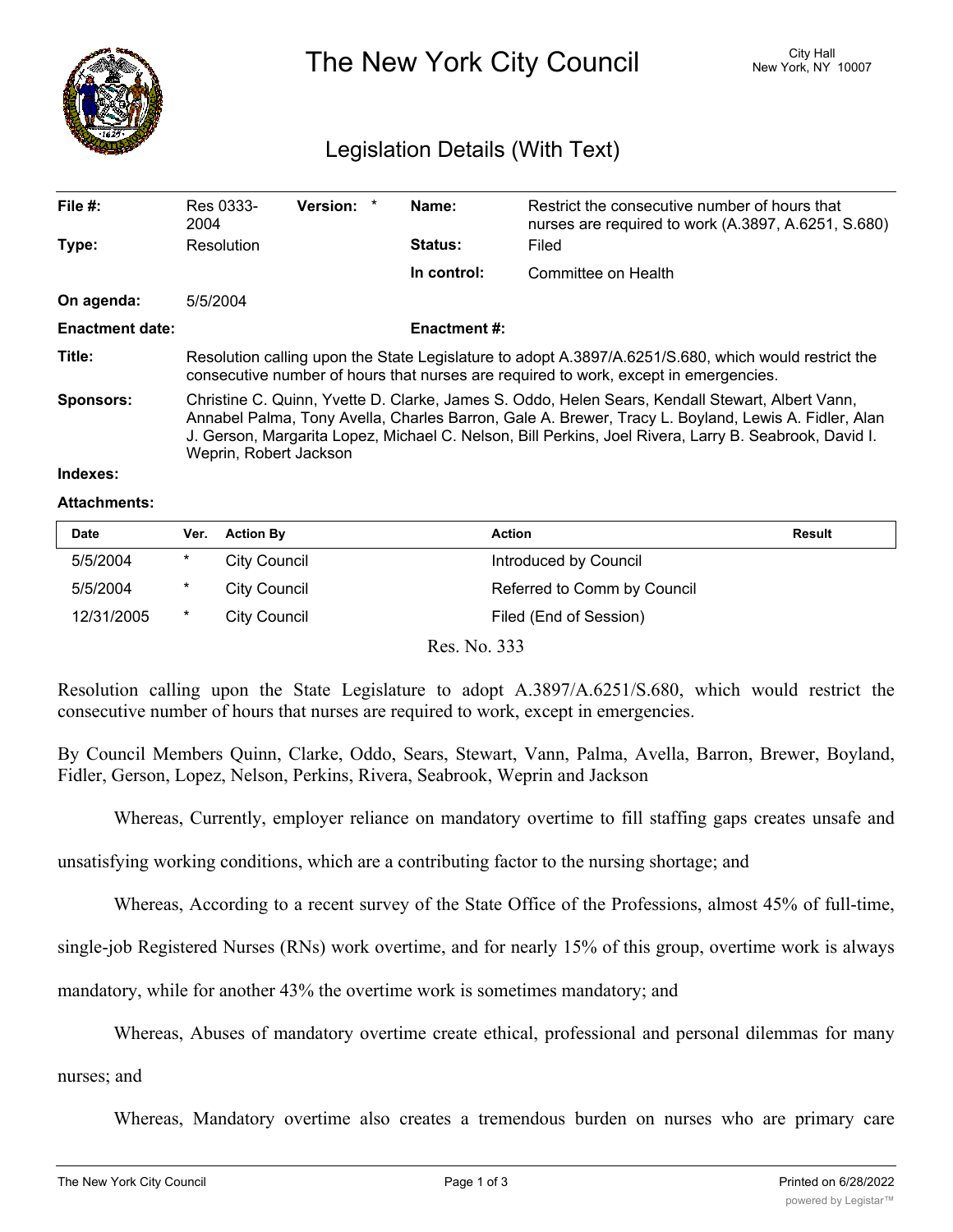#### **File #:** Res 0333-2004, **Version:** \*

providers and must make arrangements to care for children or other dependents; and

Whereas, According to the New York State Nurses Association, while the nursing profession's code of conduct and licensure regulations prohibit nurses from abandoning their patients, if the nurse is so tired that safe care cannot be assured, the same rules of professional conduct require that the nurse notify the employer that a replacement must be found; and

Whereas, A.3897/A.6251/S.680 would prohibit health care employers from requiring an RN or Licensed Practical Nurse (LPN) to remain on duty for a period longer than 8 consecutive hours or 40 hours in a 7 day workweek, except as consistent with those hours a nurse has agreed to work and is normally scheduled to work; and

Whereas, Pursuant to the legislation, no employer would require a nurse to work more than that nurse's regularly scheduled work hours; and

Whereas, According to the legislation, the limit on consecutive hours worked would not apply in the case of (1) a health care disaster that unexpectedly increases the need for the nurse and affects the county in which the nurse is employed or (2) a federal, state or county declaration of emergency in effect in the county in which the nurse is employed; and

Whereas, Additionally, the legislation would not prohibit nurses from using their professional judgment to volunteer for additional hours based on their capabilities; and

Whereas, A.3897/A.6251/S.680 would also allow a nurse to refuse work beyond regularly scheduled hours, and such refusal would not constitute patient abandonment or neglect if the nurse has notified his or her supervisor in a reasonable manner after learning of such overtime work assignment; and

Whereas, Furthermore, the legislation would eliminate an employer's ability to schedule mandatory overtime and would promote quality patient care by encouraging nurses to enter, remain in or return to the profession; now, therefore, be it

Resolved, That the Council of the City of New York calls upon the State Legislature to adopt